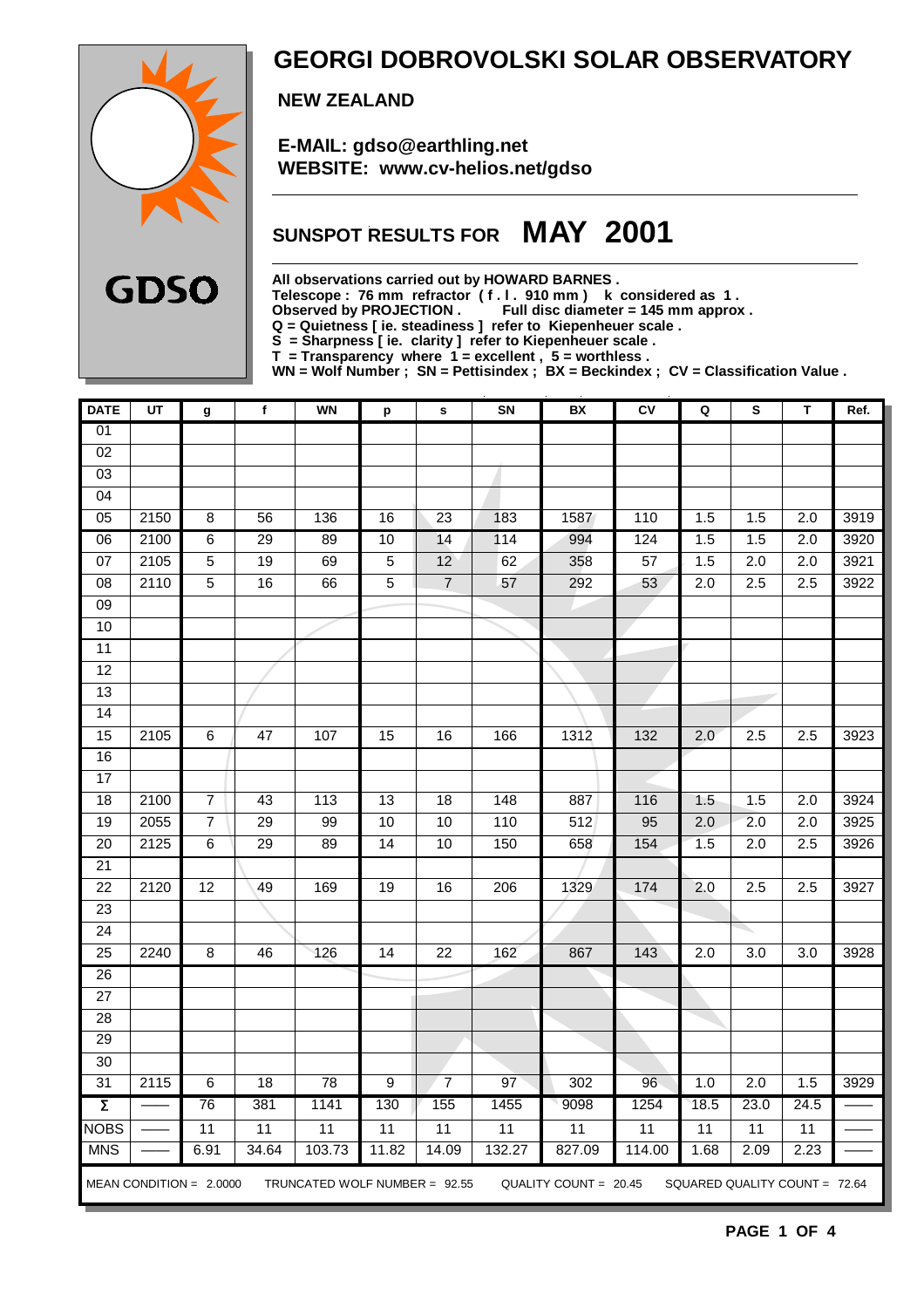### **GEORGI DOBROVOLSKI SOLAR OBSERVATORY**



### **SUNSPOT DISTRIBUTION & INTER-SOL INDICES FOR**

# **MAY 2001**

**All observations carried out by HOWARD BARNES .**

Telescope : 76 mm refractor (f. l. 910 mm).<br>Observed by PROJECTION . Full disc diam

Full disc diameter = 145 mm approx .

- **Q = Quietness [ ie. steadiness ] refer to Kiepenheuer scale .**
- **S = Sharpness [ ie. clarity ] refer to Kiepenheuer scale .**
- **T = Transparency where 1 = excellent , 5 = worthless .**
- **IS = Inter-Sol Index .**

**gr = number of multi-spot groups .**

**grfp = number of umbræ within penumbræ within the groups (gr) .**

**grf = number of non-penumbral spots within the groups (gr) .**

**efp = number of single penumbral spots . ef = number of single non-penumbral spots .**

| <b>DATE</b>         | $\overline{UT}$  | IS              | gr                      | grfp             | grf                     | efp                     | ef              | $\mathbf Q$     | ${\bf s}$        | T                | Ref. |
|---------------------|------------------|-----------------|-------------------------|------------------|-------------------------|-------------------------|-----------------|-----------------|------------------|------------------|------|
| 01                  |                  |                 |                         |                  |                         |                         |                 |                 |                  |                  |      |
| 02                  |                  |                 |                         |                  |                         |                         |                 |                 |                  |                  |      |
| $\overline{03}$     |                  |                 |                         |                  |                         |                         |                 |                 |                  |                  |      |
| 04                  |                  |                 |                         |                  |                         |                         |                 |                 |                  |                  |      |
| 05                  | 2150             | 61              | $\overline{5}$          | $\overline{30}$  | $\overline{23}$         | $\overline{3}$          | $\mathbf{0}$    | 1.5             | 1.5              | $\overline{2.0}$ | 3919 |
| 06                  | 2100             | 34              | $\overline{5}$          | 14               | 14                      | $\mathbf{1}$            | $\pmb{0}$       | 1.5             | 1.5              | 2.0              | 3920 |
| 07                  | 2105             | $\overline{23}$ | $\overline{4}$          | $\overline{7}$   | 11                      | $\overline{0}$          | $\overline{1}$  | 1.5             | 2.0              | $\overline{2.0}$ | 3921 |
| 08                  | 2110             | 20              | $\overline{4}$          | $\boldsymbol{9}$ | $\,6$                   | $\pmb{0}$               | $\mathbf{1}$    | 2.0             | 2.5              | 2.5              | 3922 |
| 09                  |                  |                 |                         |                  |                         |                         |                 |                 |                  |                  |      |
| 10                  |                  |                 |                         |                  |                         |                         |                 |                 |                  |                  |      |
| 11                  |                  |                 |                         |                  |                         |                         |                 |                 |                  |                  |      |
| 12                  |                  |                 |                         |                  |                         |                         |                 |                 |                  |                  |      |
| $\overline{13}$     |                  |                 |                         |                  |                         |                         |                 |                 |                  |                  |      |
| $\overline{14}$     |                  |                 |                         |                  |                         |                         |                 |                 |                  |                  |      |
| 15                  | 2105             | $\overline{51}$ | $\overline{4}$          | $\overline{30}$  | $\overline{15}$         | $\overline{1}$          | $\overline{1}$  | 2.0             | 2.5              | $\overline{2.5}$ | 3923 |
| 16                  |                  |                 |                         |                  |                         |                         |                 |                 |                  |                  |      |
| 17                  |                  |                 |                         |                  |                         |                         |                 |                 |                  |                  |      |
| $\overline{18}$     | 2100             | 47              | $\overline{\mathbf{4}}$ | 24               | 16                      | $\mathbf{1}$            | $\overline{c}$  | 1.5             | 1.5              | 2.0              | 3924 |
| 19                  | 2055             | $\overline{32}$ | $\overline{3}$          | $\overline{17}$  | $\overline{\mathbf{8}}$ | $\overline{2}$          | $\overline{2}$  | 2.0             | 2.0              | 2.0              | 3925 |
| $\overline{20}$     | 2125             | 33              | $\overline{4}$          | 17               | 10                      | $\overline{2}$          | $\mathbf 0$     | 1.5             | 2.0              | 2.5              | 3926 |
| 21                  |                  |                 |                         |                  |                         |                         |                 |                 |                  |                  |      |
| $\overline{22}$     | 2120             | 56              | $\overline{7}$          | 29               | 15                      | $\overline{\mathbf{4}}$ | $\overline{1}$  | 2.0             | 2.5              | 2.5              | 3927 |
| 23                  |                  |                 |                         |                  |                         |                         |                 |                 |                  |                  |      |
| $\overline{24}$     |                  |                 |                         |                  |                         |                         |                 |                 |                  |                  |      |
| 25                  | 2240             | 51              | 5                       | 22               | 21                      | $\sqrt{2}$              | $\mathbf{1}$    | 2.0             | 3.0              | 3.0              | 3928 |
| 26                  |                  |                 |                         |                  |                         |                         |                 |                 |                  |                  |      |
| $\overline{27}$     |                  |                 |                         |                  |                         |                         |                 |                 |                  |                  |      |
| 28                  |                  |                 |                         |                  |                         |                         |                 |                 |                  |                  |      |
| 29                  |                  |                 |                         |                  |                         |                         |                 |                 |                  |                  |      |
| 30                  |                  |                 |                         |                  |                         |                         |                 |                 |                  |                  |      |
| 31                  | $\frac{1}{2115}$ | $\overline{22}$ | $\overline{\mathbf{4}}$ | $\overline{9}$   | $\overline{7}$          | $\overline{2}$          | 0               | 1.0             | $\overline{2.0}$ | 1.5              | 3929 |
| $\overline{\Sigma}$ |                  | 430             | 49                      | 208              | 146                     | 18                      | $\overline{9}$  | 18.5            | 23.0             | 24.5             |      |
| <b>NOBS</b>         |                  | $\overline{11}$ | 11                      | 11               | $\overline{11}$         | $\overline{11}$         | $\overline{11}$ | $\overline{11}$ | $\overline{11}$  | $\overline{11}$  |      |
| <b>MNS</b>          |                  | 39.09           | 4.45                    | 18.91            | 13.27                   | 1.64                    | 0.82            | 1.68            | 2.09             | 2.23             |      |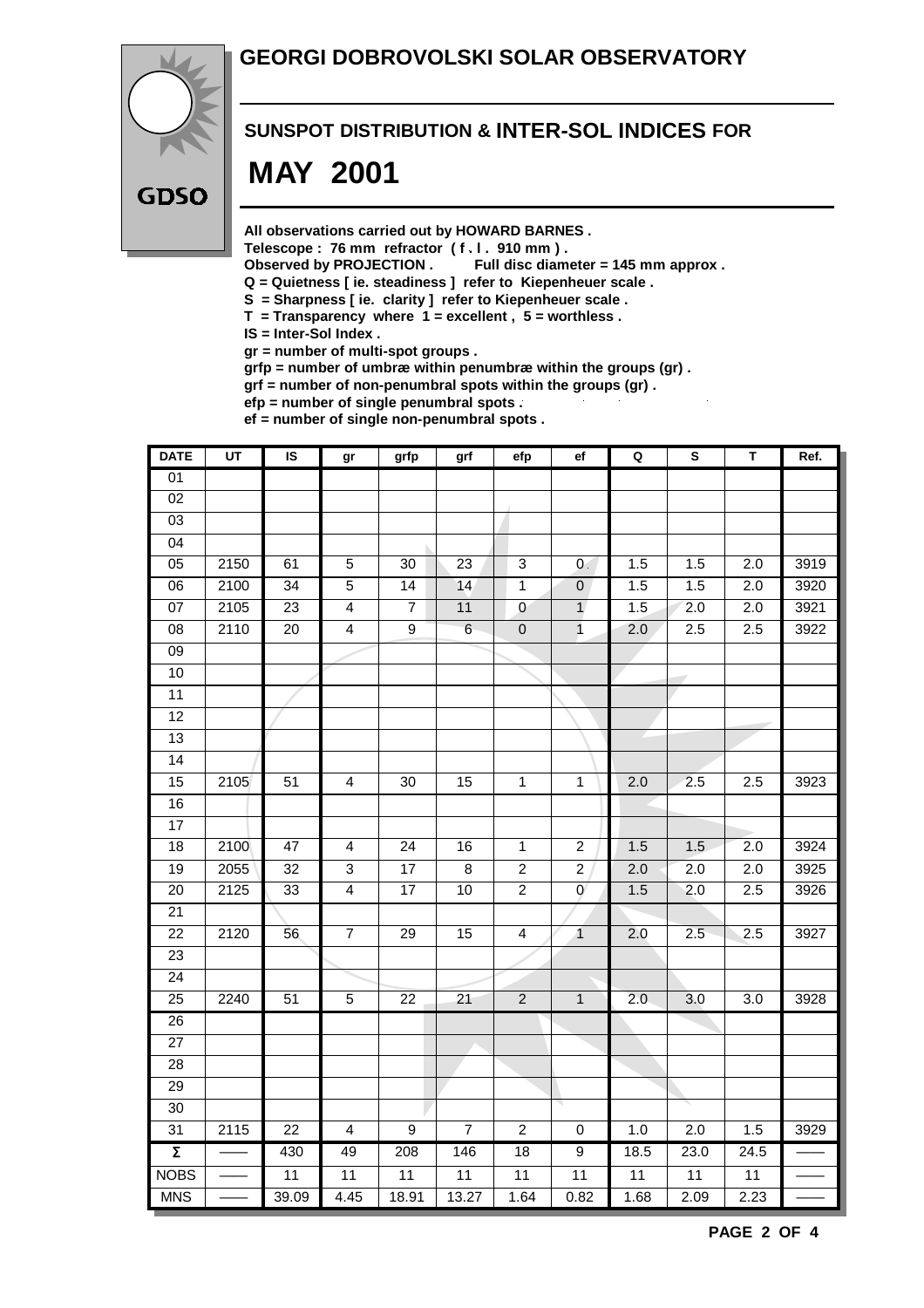

### **SUNSPOT CENSUS BY CLASSIFICATION FOR**

# **MAY 2001**

**All observations carried out by HOWARD BARNES .** Telescope : 76 mm refractor (f. l. 910 mm).<br>Observed by PROJECTION . Full disc diam Full disc diameter = 145 mm approx . **IF 2 OR MORE REGIONS ARE OF THE SAME CLASSIFICATION , THEN SUNSPOT COUNTS ARE SEPARATED BY SOLIDI ( / ) .**

| <b>DATE</b>                                                          | UT   |                | Α            |                | B           |                | $\mathbf c$    |                    | D                               |                | F<br>Е       |                |                                 |              | G<br>н         |   |             | J              |              |
|----------------------------------------------------------------------|------|----------------|--------------|----------------|-------------|----------------|----------------|--------------------|---------------------------------|----------------|--------------|----------------|---------------------------------|--------------|----------------|---|-------------|----------------|--------------|
|                                                                      |      | g              | $\mathbf{f}$ | g              | f           | $\mathbf g$    | f              | g                  | f                               | g              | f            | g              | f                               | g            | $\mathbf{f}$   | g | $\mathbf f$ | g              | f            |
| 01                                                                   |      |                |              |                |             |                |                |                    |                                 |                |              |                |                                 |              |                |   |             |                |              |
| 02                                                                   |      |                |              |                |             |                |                |                    |                                 |                |              |                |                                 |              |                |   |             |                |              |
| 03                                                                   |      |                |              |                |             |                |                |                    |                                 |                |              |                |                                 |              |                |   |             |                |              |
| 04                                                                   |      |                |              |                |             |                |                |                    |                                 |                |              |                |                                 |              |                |   |             |                |              |
| 05                                                                   | 2150 | 0              | 0            | 0              | 0           | $\overline{2}$ | 5/5            | $\pmb{0}$          | 0                               | $\vert$ 1      | 14           | $\overline{1}$ | 27                              | 0            | 0              | 0 | 0           | $\overline{4}$ | 1/1/1/2      |
| 06                                                                   | 2100 | $\pmb{0}$      | 0            | $\mathbf 0$    | 0           | $\mathbf{1}$   | 3              | $\mathbf 0$        | 0                               | $\overline{0}$ | $\mathbf{0}$ | $\mathbf{1}$   | 18                              | $\mathbf{1}$ | $\overline{2}$ | 1 | 3           | $\overline{2}$ | 1/2          |
| 07                                                                   | 2105 | $\mathbf{1}$   | $\mathbf{1}$ | 0              | 0           | 3              | 2/5/6          | $\mathbf 0$        | $\mathbf 0$                     | 0              | $\mathbf 0$  | $\mathbf 0$    | 0                               | $\mathbf{1}$ | 5              | 0 | 0           | 0              | 0            |
| 08                                                                   | 2110 | $\mathbf{1}$   | $\mathbf{1}$ | $\mathbf 0$    | 0           | 3              | 2/4/5          | $\mathbf 0$        | $\mathbf 0$                     | $\mathbf 0$    | $\mathbf 0$  | $\mathbf 0$    | $\mathbf{0}$                    | $\mathbf{1}$ | 4              | 0 | 0           | 0              | 0            |
| 09                                                                   |      |                |              |                |             |                |                |                    |                                 |                |              |                |                                 |              |                |   |             |                |              |
| 10                                                                   |      |                |              |                |             |                |                |                    |                                 |                |              |                |                                 |              |                |   |             |                |              |
| 11                                                                   |      |                |              |                |             |                |                |                    |                                 |                |              |                |                                 |              |                |   |             |                |              |
| 12                                                                   |      |                |              |                |             |                |                |                    |                                 |                |              |                |                                 |              |                |   |             |                |              |
| 13                                                                   |      |                |              |                |             |                |                |                    |                                 |                |              |                |                                 |              |                |   |             |                |              |
| 14                                                                   |      |                |              |                |             |                |                |                    |                                 |                |              |                |                                 |              |                |   |             |                |              |
| 15                                                                   | 2105 | $\mathbf{1}$   | $\mathbf{1}$ | $\mathbf 0$    | $\mathbf 0$ | $\mathbf 0$    | 0              | $\overline{2}$     | 4/5                             | $\mathbf{1}$   | 17           | $\vert$ 1      | 19                              | $\pmb{0}$    | $\mathbf 0$    | 0 | 0           | $\mathbf{1}$   | $\mathbf{1}$ |
| 16                                                                   |      |                |              |                |             |                |                |                    |                                 |                |              |                |                                 |              |                |   |             |                |              |
| 17                                                                   |      |                |              |                |             |                |                |                    |                                 |                |              |                |                                 |              |                |   |             |                |              |
| 18                                                                   | 2100 | $\overline{2}$ | 1/1          | $\mathbf 0$    | $\mathbf 0$ | $\mathbf 0$    | 0              | $\sqrt{2}$         | 8/18                            | $\mathbf{1}$   | 12           | $\overline{0}$ | $\mathbf 0$                     | $\mathbf 0$  | $\mathbf{0}$   | 0 | $\mathbf 0$ | 2              | 1/2          |
| 19                                                                   | 2055 | $\overline{2}$ | 1/1          | $\overline{0}$ | $\mathbf 0$ | $\mathbf{1}$   | $\overline{2}$ | $\sqrt{2}$         | 11/12                           | $\mathbf 0$    | $\mathbf 0$  | $\mathbf 0$    | $\pmb{0}$                       | $\mathbf 0$  | 0              | 0 | 0           | $\overline{2}$ | 1/1          |
| 20                                                                   | 2125 | $\pmb{0}$      | 0            | $\overline{0}$ | 0           | $\pmb{0}$      | 0              | 3                  | 2/5/6                           | $\mathbf{1}$   | 14           | $\pmb{0}$      | $\mathbf 0$                     | 0            | $\mathbf 0$    | 0 | 0           | $\overline{2}$ | 1/1          |
| 21                                                                   |      |                |              |                |             |                |                |                    |                                 |                |              |                |                                 |              |                |   |             |                |              |
| 22                                                                   | 2120 | $\mathbf{1}$   | $\mathbf{1}$ | $\overline{2}$ | 2/2         | $\mathbf{1}$   | 3              | $\overline{2}$     | 4/7                             | $\mathbf 0$    | $\mathbf{0}$ | $\mathbf{1}$   | 23                              | $\mathbf 0$  | 0              | 0 | 0           | 5              | 4x1/3        |
| 23                                                                   |      |                |              |                |             |                |                |                    |                                 |                |              |                |                                 |              |                |   |             |                |              |
| 24                                                                   |      |                |              |                |             |                |                |                    |                                 |                |              |                |                                 |              |                |   |             |                |              |
| 25                                                                   | 2240 | $\mathbf{1}$   | $\mathbf{1}$ | $\mathbf 0$    | $\mathbf 0$ | 3              | 2/3/4          | $\overline{1}$     | 19                              | $\overline{1}$ | 15           | $\mathbf 0$    | $\pmb{0}$                       | $\pmb{0}$    | $\mathbf 0$    | 0 | 0           | $\overline{2}$ | 1/1          |
| 26                                                                   |      |                |              |                |             |                |                |                    |                                 |                |              |                |                                 |              |                |   |             |                |              |
| 27                                                                   |      |                |              |                |             |                |                |                    |                                 |                |              |                |                                 |              |                |   |             |                |              |
| 28                                                                   |      |                |              |                |             |                |                |                    |                                 |                |              |                |                                 |              |                |   |             |                |              |
| 29                                                                   |      |                |              |                |             |                |                |                    |                                 |                |              |                |                                 |              |                |   |             |                |              |
| 30                                                                   |      |                |              |                |             |                |                |                    |                                 |                |              |                |                                 |              |                |   |             |                |              |
| 31                                                                   | 2115 | $\pmb{0}$      | 0            | $\pmb{0}$      | 0           | $\mathbf 2$    | 2/4            | $\overline{a}$     | 4/6                             | $\pmb{0}$      | $\mathbf 0$  | $\pmb{0}$      | $\pmb{0}$                       | $\pmb{0}$    | $\pmb{0}$      | 0 | 0           | $\overline{c}$ | 1/1          |
| <b>OTALS</b>                                                         |      | 9              | 9            |                |             | 16             | 57             | 14                 | 111                             | $\sqrt{5}$     | 72           | 4              | 87                              | 3            | 11             |   | 3           | 22             | 27           |
|                                                                      |      |                |              |                |             |                |                |                    | REGIONAL PERCENTAGES            |                |              |                |                                 |              |                |   |             |                |              |
| A                                                                    |      |                | $\sf B$      |                | $\mathsf C$ |                | D              |                    | E                               |                | F            | G              | $\boldsymbol{\mathsf{H}}$       |              |                | J |             |                | $\Sigma g$   |
| 11.8<br>21.1<br>2.6                                                  |      |                | 18.4         | $6.6\,$<br>5.3 |             |                |                | $3.9\,$<br>$1.3\,$ |                                 |                |              | 28.9           |                                 |              | 76             |   |             |                |              |
|                                                                      |      |                |              |                | $NOBS = 11$ |                |                |                    | $\frac{1}{p / g}$ mean = 1.6926 |                |              |                | $\frac{1}{6}$ / g mean = 4.9654 |              |                |   |             |                |              |
| $\frac{1}{\pi}$ / g mean = 5.0132<br>$\frac{1}{p}$ / g mean = 1.7105 |      |                |              |                |             |                |                |                    |                                 |                |              |                |                                 |              |                |   |             |                |              |
|                                                                      |      |                |              |                |             |                |                |                    |                                 |                |              |                |                                 |              |                |   |             |                |              |
| GROUP COMPLEXITY INDEX (GCI) = 6.7237                                |      |                |              |                |             |                |                |                    |                                 |                |              |                |                                 |              |                |   |             |                |              |